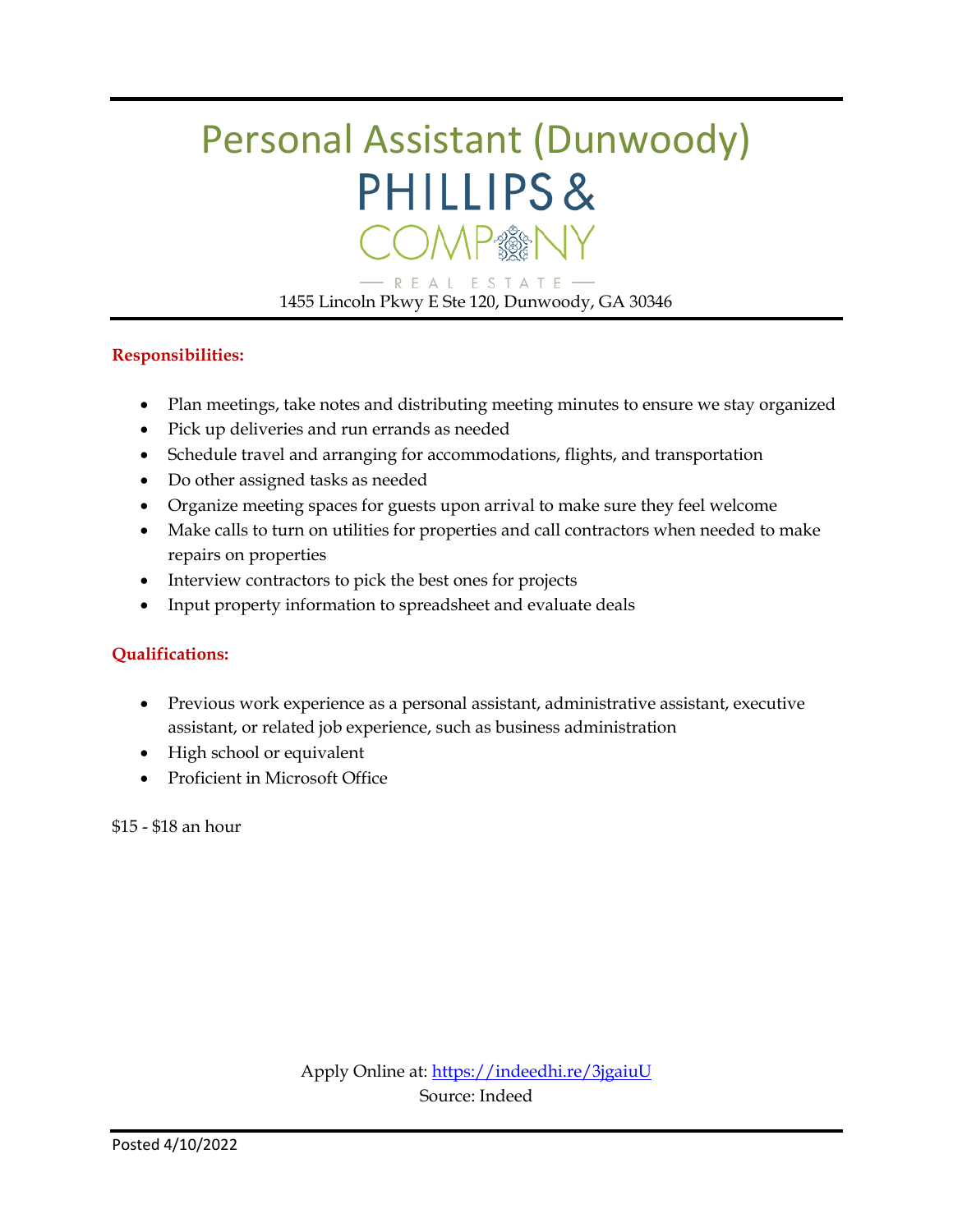# Back Office Assistant (Sandy Springs) POTPOURRI

227 Sandy Springs Place NE Ste 374, Atlanta, Georgia 30328

Atlanta high end Women's Boutique in Sandy Springs has an immediate opening for a Back Office Support Assistant.

- Inventory management
- Receiving and preparing Merchandise for sales floor
- Merchandise Order input
- Preparing Vendor Returns
- Assisting and supporting Sales Staff

[No qualifications specified in ad.]

Contact: Julie Routenbergg (404) 915-6622 [potpourriofbuckh@bellsouth.net](https://mail.google.com/mail/?view=cm&fs=1&tf=1&to=potpourriofbuckh@bellsouth.net)

> Apply Online at:<https://bit.ly/38vNLrP> Source: Theahaconnection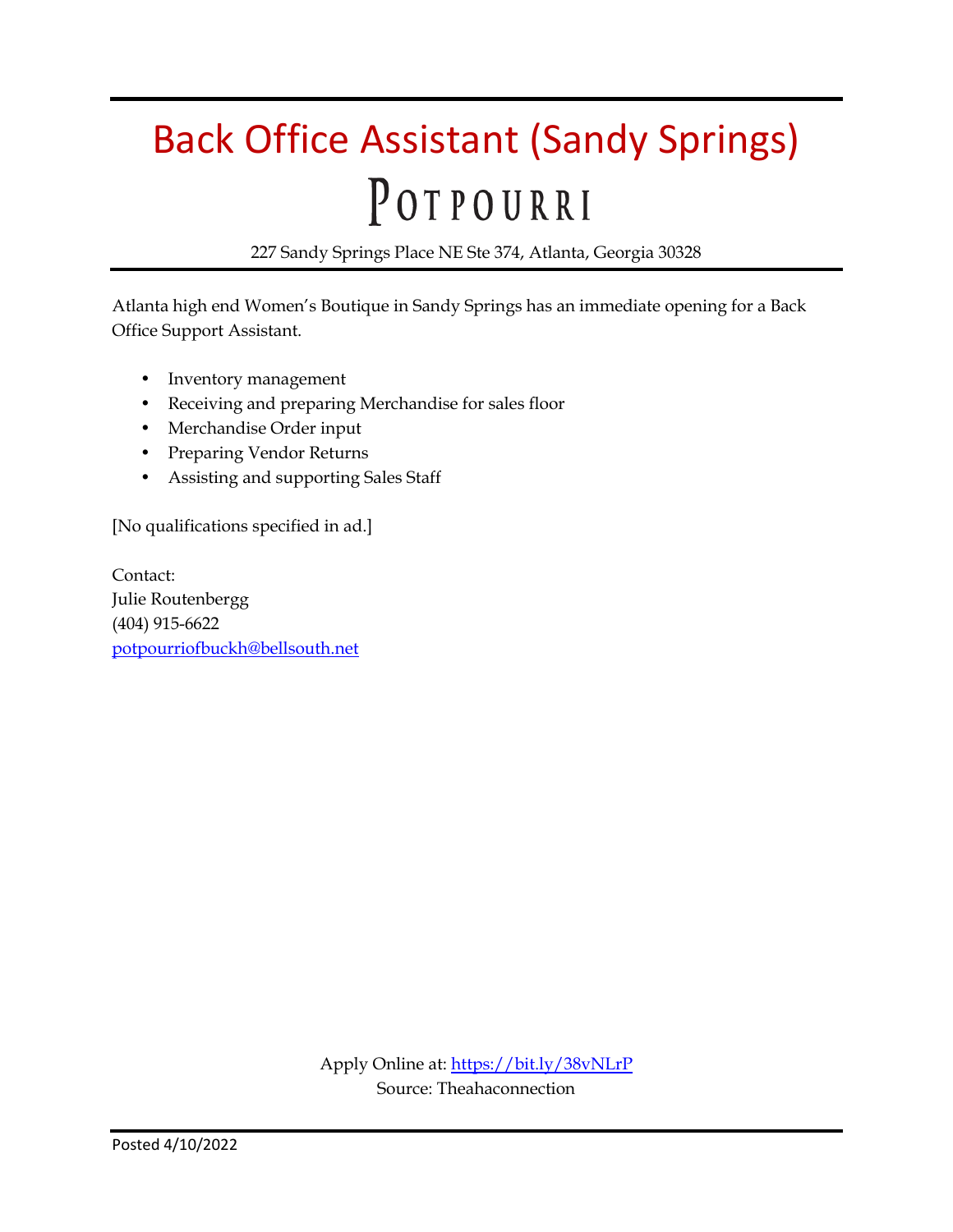# Executive Assistant PT (Alpharetta / Hybrid)



**TrainingPros** 

3251 Compass Way, Milton, GA 30004

Our company, headquartered in Alpharetta, GA, has been virtual for 25 years. Everyone in our company works from our home office or wherever it is we would like to be. We have meetings during business hours, but otherwise work can be completed at all hours of the night if that's what your schedule calls for. We are seeking an Executive Assistant for 25 – 30 hours per week (flexible) to work with the company president on anything that helps with her productivity.

- Scheduling appointments
- Running weekly errands
- Handling administrative tasks
- Track and provide updates on projects
- Take notes during meetings such as action items
- Monitor and process email
- Book travel
- Compile data for reports
- Provide requested administrative support for the company president

#### **Qualifications:**

- Proficient with Microsoft products: We use 365 and Teams
- Microsoft Excel: 3 years (Preferred)
- Microsoft Powerpoint: 3 years (Preferred)
- Executive & Personal Assistants: 5 years (Preferred)

From \$30 an hour

Apply Online at:<https://indeedhi.re/3NVeMoN> Source: Indeed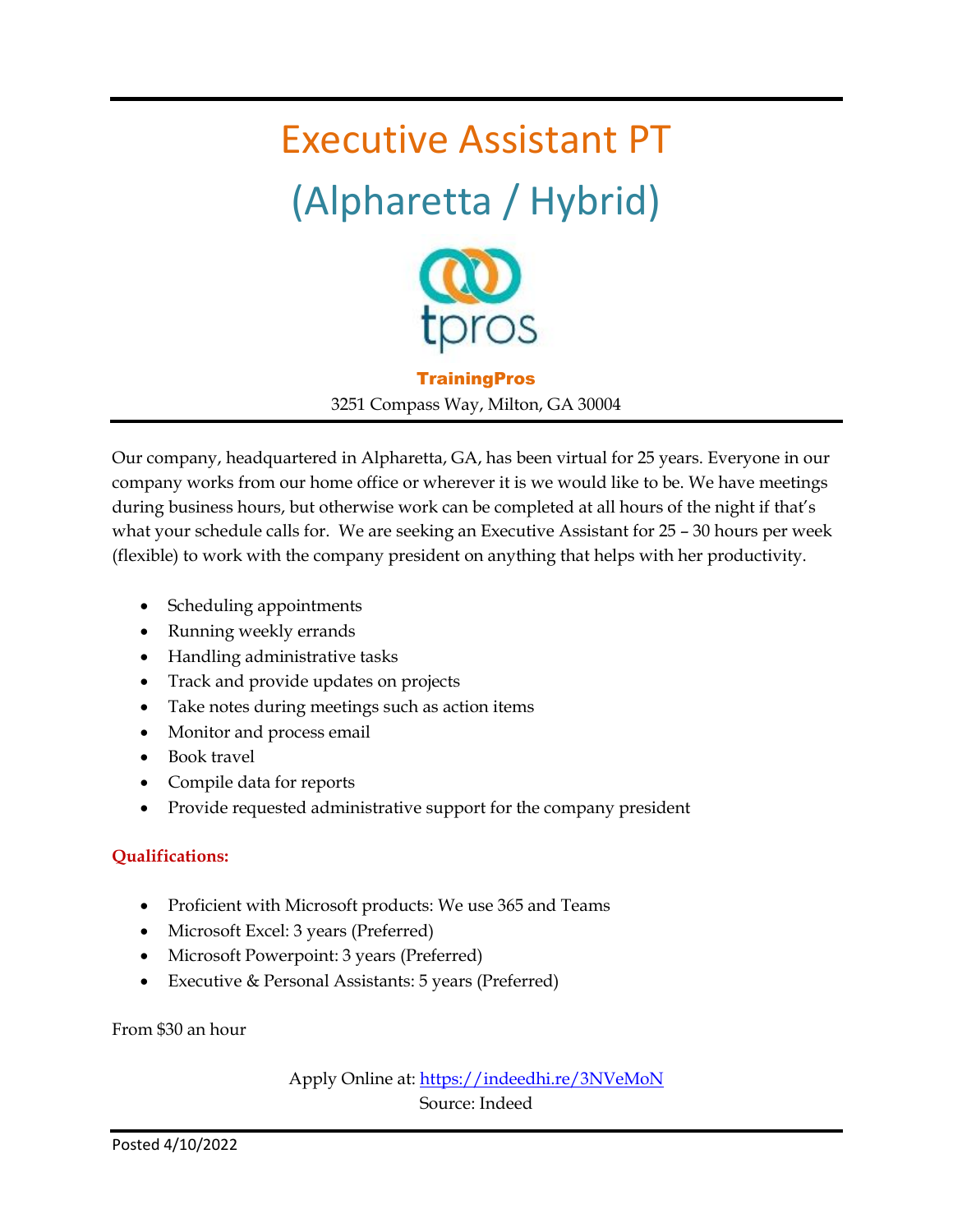### Customer Service Rep (Alpharetta)



**A Quest Diagnostics Company** 11780 Northfall Ln STE 301, Alpharetta, GA 30009

Client Service Representative I's handle all customer contact received by telephone, in writing, and in person. Troubleshoot inquiries. Follow-up with customers on issues that cannot be resolved immediately.

- Handles all customer inquiries by telephone regarding verbal reporting of results, concerns of service failures and other duties to provide customer satisfaction.
- Reports laboratory results to clients using established protocols.
- Documents reporting or call history in the patient's file and maintain appropriate records.
- Contacts the client to resolve routine matters related to patient testing and result reporting.
- Uses established protocols for reporting client concerns.

#### **Qualifications:**

- High school diploma or equivalent required.
- Basic typing and computer skills
- Some data entry experience preferred Customer service background preferred Medical terminology helpful.
- Previous Medical or clinical laboratory background preferred

Apply Online at:<https://bit.ly/3JbuOY9> Source: Employer Website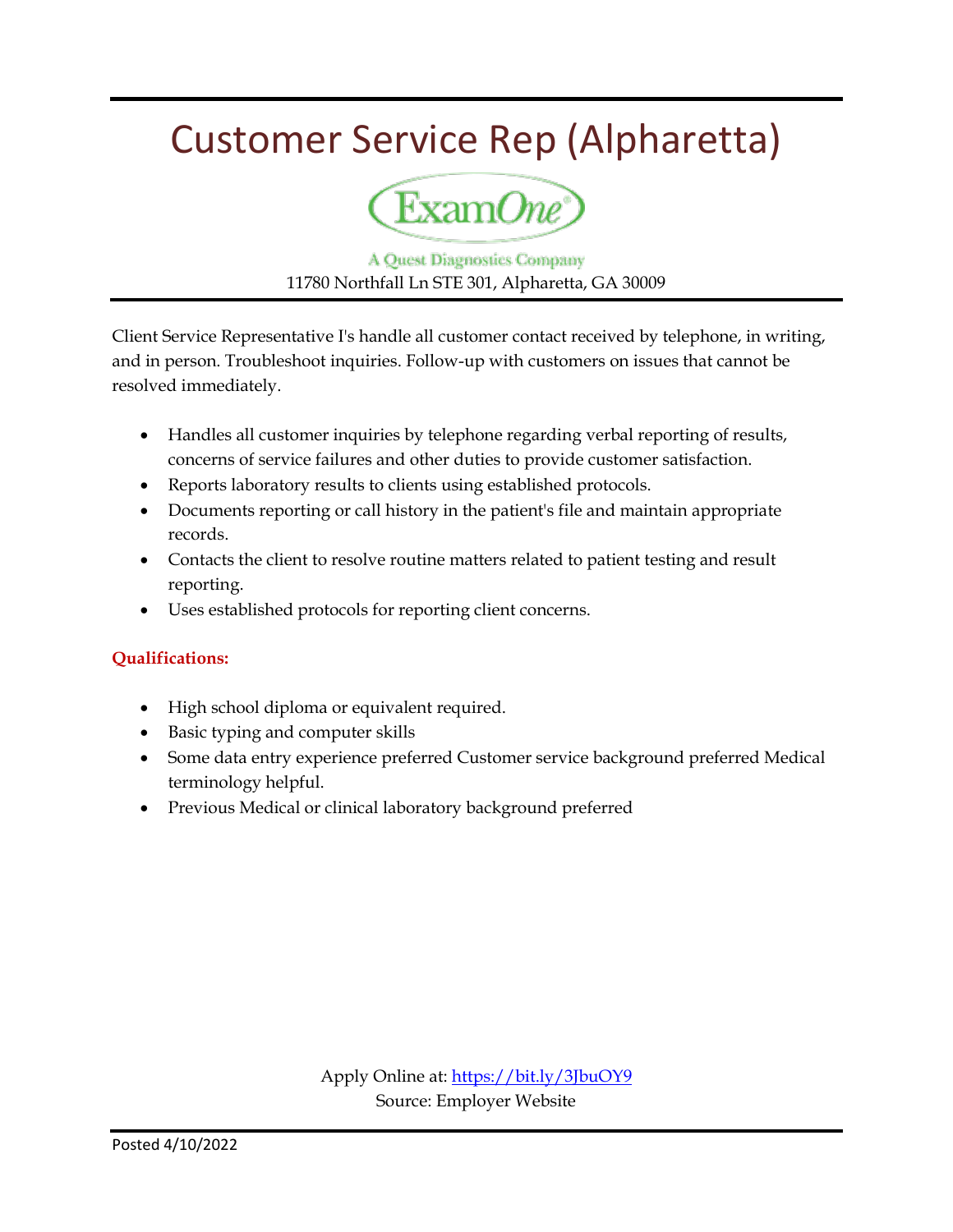# Administrative Assistant (Alpharetta)



100 North Point Center, Alpharetta, GA 30022

We are a solutions-driven property management company, managing a portfolio of commercial real estate properties (office).

- Answer phone calls, emails, and other business correspondence as well as sending and receiving mail and/or overnight packages
- Responsible for all aspects of administrative management and all day-to-day operations
- Assists in entering accounts payable invoices into Yardi Accounting software
- Assists in preparing vendor service contracts
- Manage the property work order system, input service requests, assign tasks, closing out completed work orders to include following up on all open work orders daily
- Updates Tenant and Vendor insurance certificates
- Manages Tenant and Vendor files
- Updates all Tenant and Vendor contact information
- Ensure that all emergency after-hours contact information is current for both employees and vendors
- Coordinates access between building personnel and tenants to include tenant and vendor access to suites with security
- Assist with coordinating tenant move-ins and move-outs
- Coordinates Fire/Life Safety Procedures for all tenants, including tenant-related correspondence emails, captivate newsletters, etc.

#### **Qualifications:**

- Associates Degree (AA/AS).
- Proficient with Microsoft Office

Apply Online at:<https://indeedhi.re/3LRezkG> Source: Indeed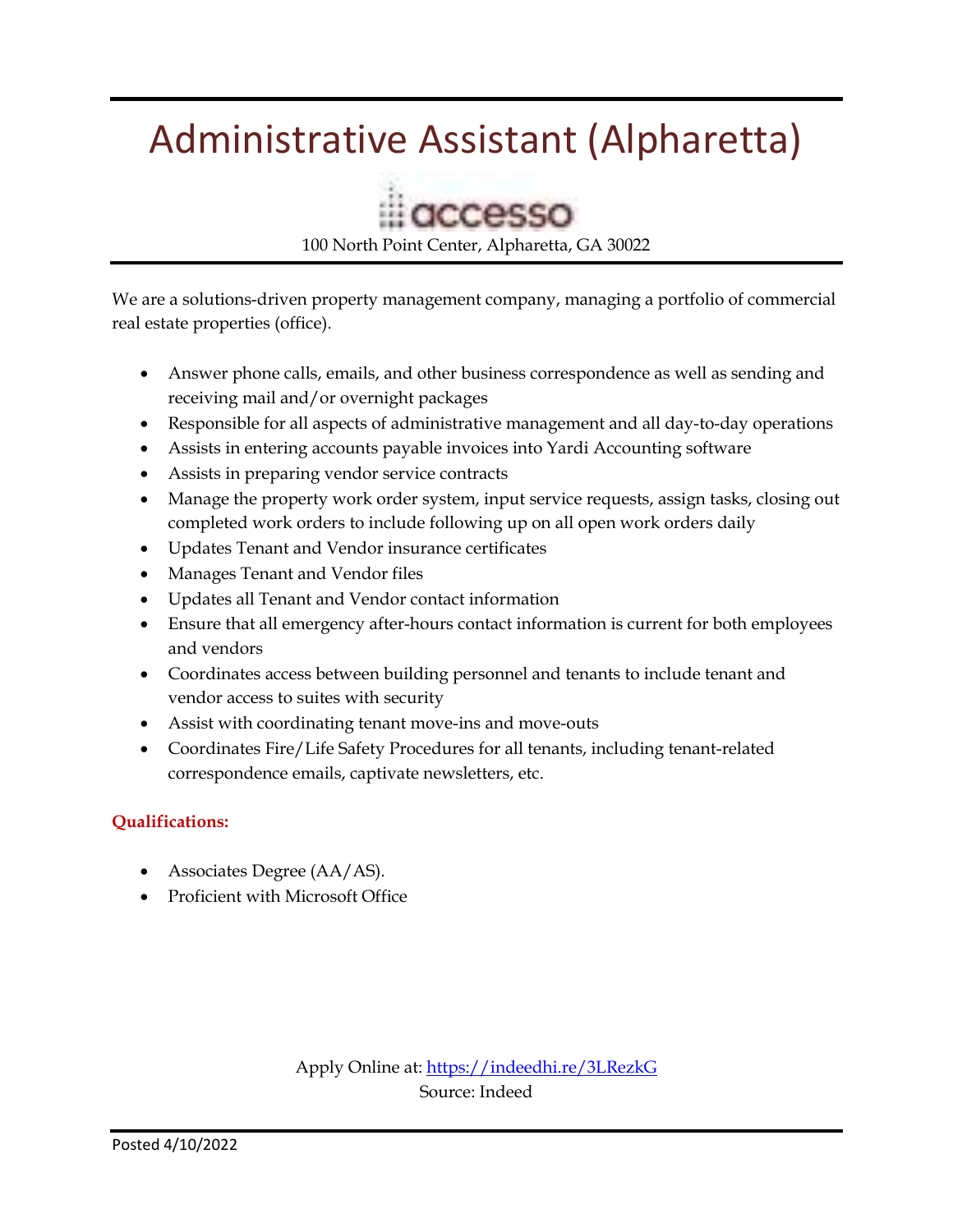# Office Manager (Brookhaven)



#### 2970 Clairmont Rd Suite 945, Atlanta, GA 30329

#### **Responsibilities:**

- Serve as the point person for office manager duties including: maintenance, mailing, supplies, equipment, bills, errands, shopping
- Schedule meetings and appointments
- Organize the office layout and order stationery and equipment
- Maintain the office condition and arrange necessary repairs
- Partner with HR to update and maintain office policies as necessary
- Organize office operations and procedures
- Coordinate with IT department on all office equipment
- Ensure that all items are invoiced and paid on time
- Manage contract and price negotiations with office vendors, service providers and office lease
- Manage office General and Administrative budget, ensure accurate and timely reporting
- Provide general support to visitors
- Assist in the onboarding process for new hires
- Liaise with facility management vendors
- Plan in-house or off-site activities, like parties, celebrations and conferences

#### **Qualifications:**

- Proven experience as an Office manager, Front office manager or Administrative assistant
- Proficiency in MS Office (MS Excel and MS Outlook, in particular)
- Familiarity with email scheduling tools, like Email Scheduler and Boomerang
- High School degree; additional qualification as an Administrative assistant or Secretary will be a plus

\$35,000 - \$40,000 a year

Apply Online at:<https://indeedhi.re/3jbuj64> Source: Indeed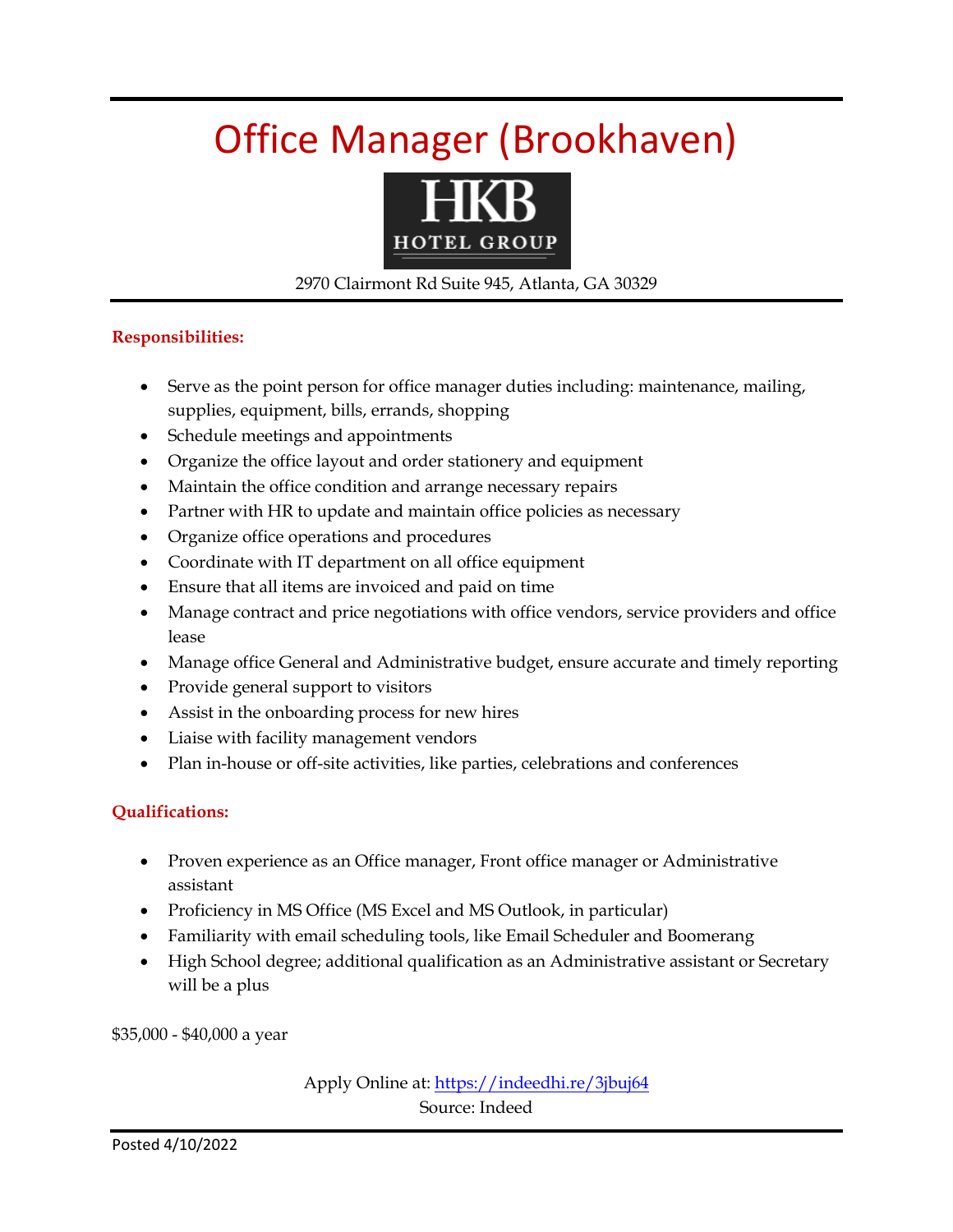### Administrative Services Coordinator

### (Sandy Springs) **INSPIRE BR**  $\left(\begin{matrix} 1 \\ 1 \end{matrix}\right)$  DNKN!  $\left(\begin{matrix} 1 \\ 1 \end{matrix}\right)$   $\left(\begin{matrix} 30 \end{matrix}\right)$

#### Inspire Brands

Three Glenlake Parkway Ne, Atlanta, Georgia 30328

#### **Responsibilities:**

- Schedule team meetings, maintain and distribute department meeting minutes, and track the progress of completed items
- Provide backup coverage at Reception as needed
- Daily floor walks to track fR&M needs and place service requests into property management software
- Update floor plans to ensure accuracy; communicate with department leaders to track open positions and vacancies
- Assist with conference coordination as needed
- Provide support as needed for corporate events.
- Coordinate event needs with Admin Services
- Source and order office supplies or other facilities needs for the support center

#### **Qualifications:**

- High School diploma or GED required
- 2-year degree or some college coursework preferred
- Basic Microsoft Office knowledge

Apply Online at:<https://bit.ly/3r6WM15> Source: Employer Website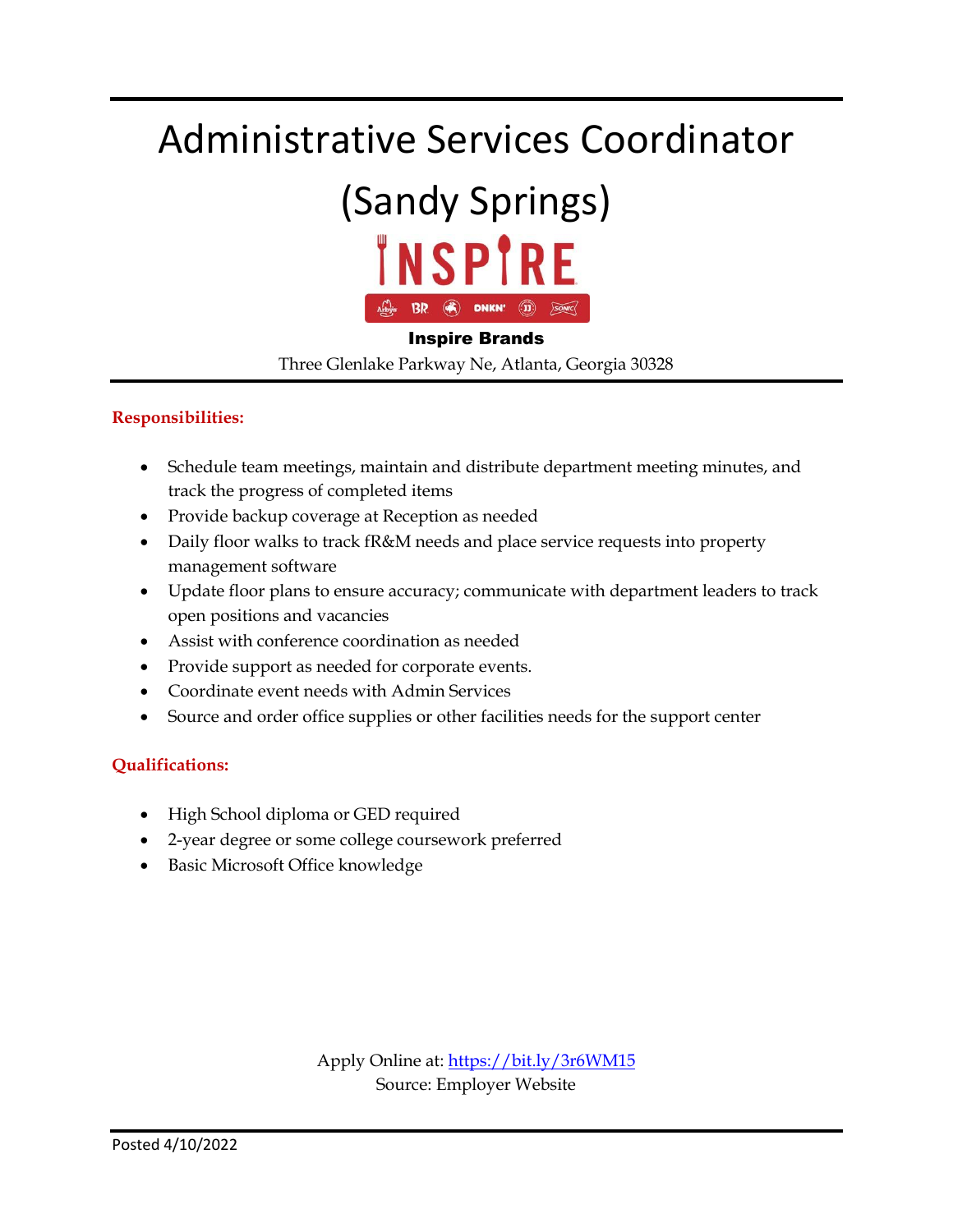

Perform hospitality desk duties to ensure efficient operations while also acting as the scheduling and information hub to members for all club services and activities.

#### **Qualifications:**

- Minimum of six months of customer service experience.
- High School Diploma or equivalent (GED) and basic computer skills.
- Some experience in the fitness, spa, and hotel or hospitality industry preferred, however it is not required.

Schedule Monday - Thursday 5:30 PM - 9:00 AM, Sunday 1:00 PM - 6:00 PM

Apply Online at:<https://indeedhi.re/3r8wA66> Source: Indeed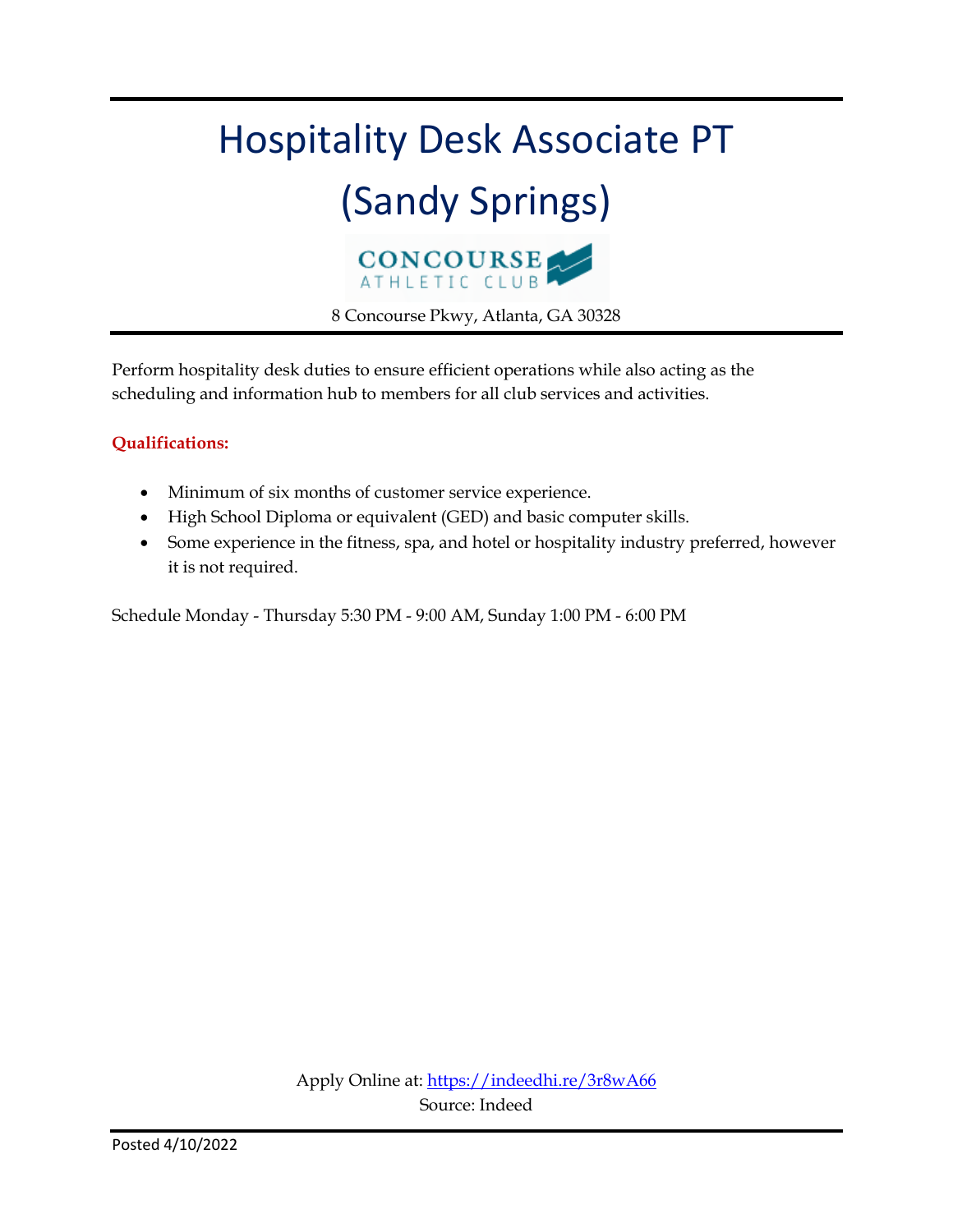# Real Estate Administrative Assistant (Alpharetta)



#### Keller Williams North Atlanta 5780 Windward Pkwy #100, Alpharetta, GA 30005

Primary duties include print & social media advertising of real estate listings and to design ongoing marketing campaigns to grow the brand. This individual reports directly to the team owner. This is not a market center position - you would be working for an agent's personal team.

Create marketing and promotional materials, both print & electronic, to advertise new listings and grow the teams brand. (Much of this is already created in templates - but, experience in Canva (or similar software) is desirable for custom pieces.)

Create client marketing "swag" & seasonal pop-by gifts for top clients.

Schedule & coordinate details of 2-3 clients events per year and market to our sphere.

Manage automated messages for internet leads captured through our software.

Ensure final graphics, video's and layouts are visually appealing and appropriately branded. Miscellaneous administrative tasks for the team (which consists of 2 lead agents, administrative assistant & transaction coordinator)

#### **Qualifications:**

- Proficient with template software for postcards, etc. and custom design software (such as Canva) is highly desirable.
- Experience using social media networks such as Facebook, Twitter, YouTube, LinkedIn, Instagram & TikTok.
- High school or equivalent (Required)
- Administrative: 2 years (Required)

Apply Online at: <u>https://indeedhi.re/3jdfxLP</u> Source: Indeed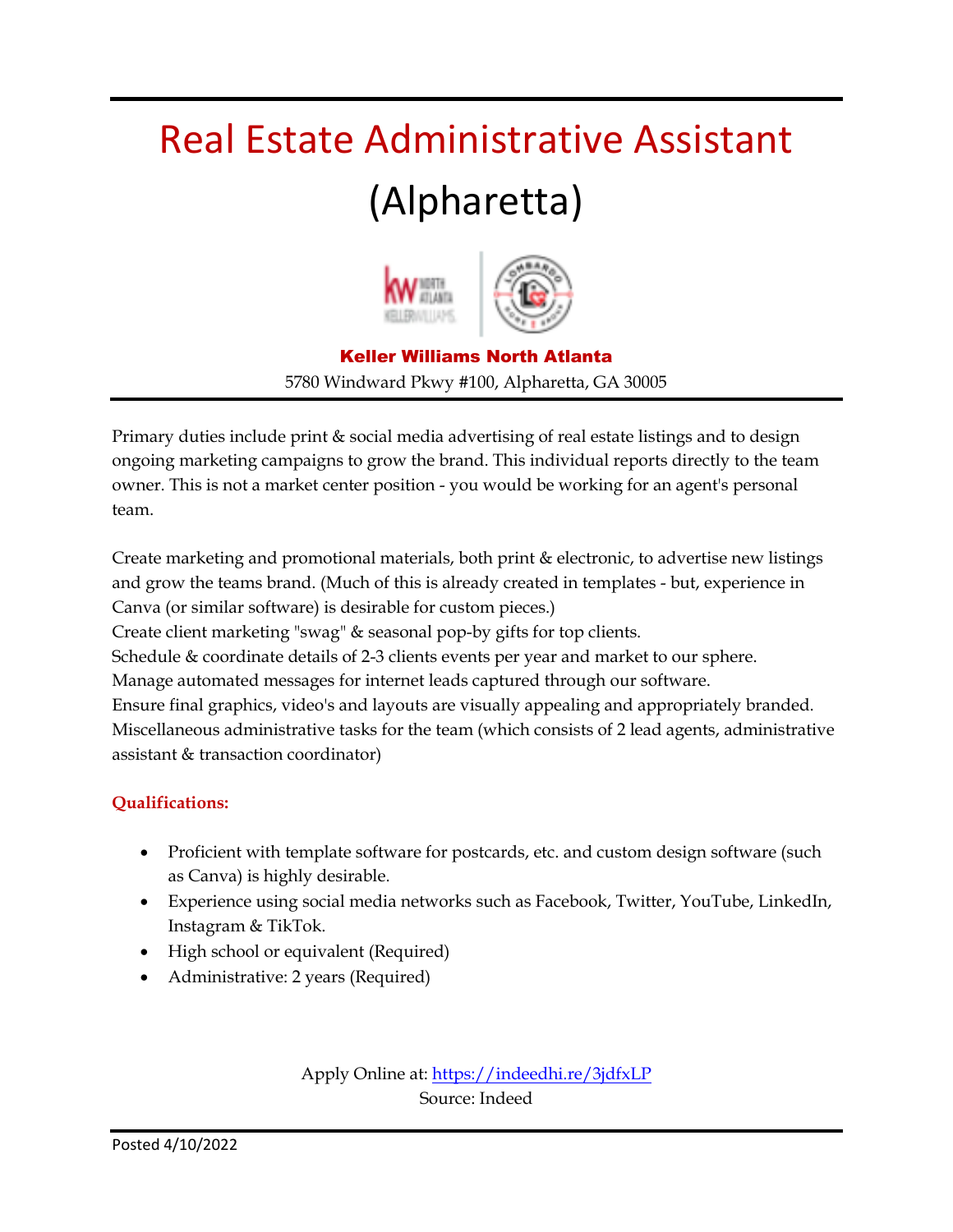### Youth Coordinator PT (Roswell)



#### Horseshoe Bend Country Club 2100 Steeplechase Ln, Roswell, GA 30076

#### **Responsibilities:**

- Collaborate with Youth and Recreation Manger to execute youth and family events.
- Coordinate, schedule, and oversee youth programs and events.
- Maintain a clean and safe work environment.
- Develop and maintain excellent relationships with members.
- Provide excellent customer service.

- Experience working with children is highly recommended.
- Ability to work Holidays and Weekends.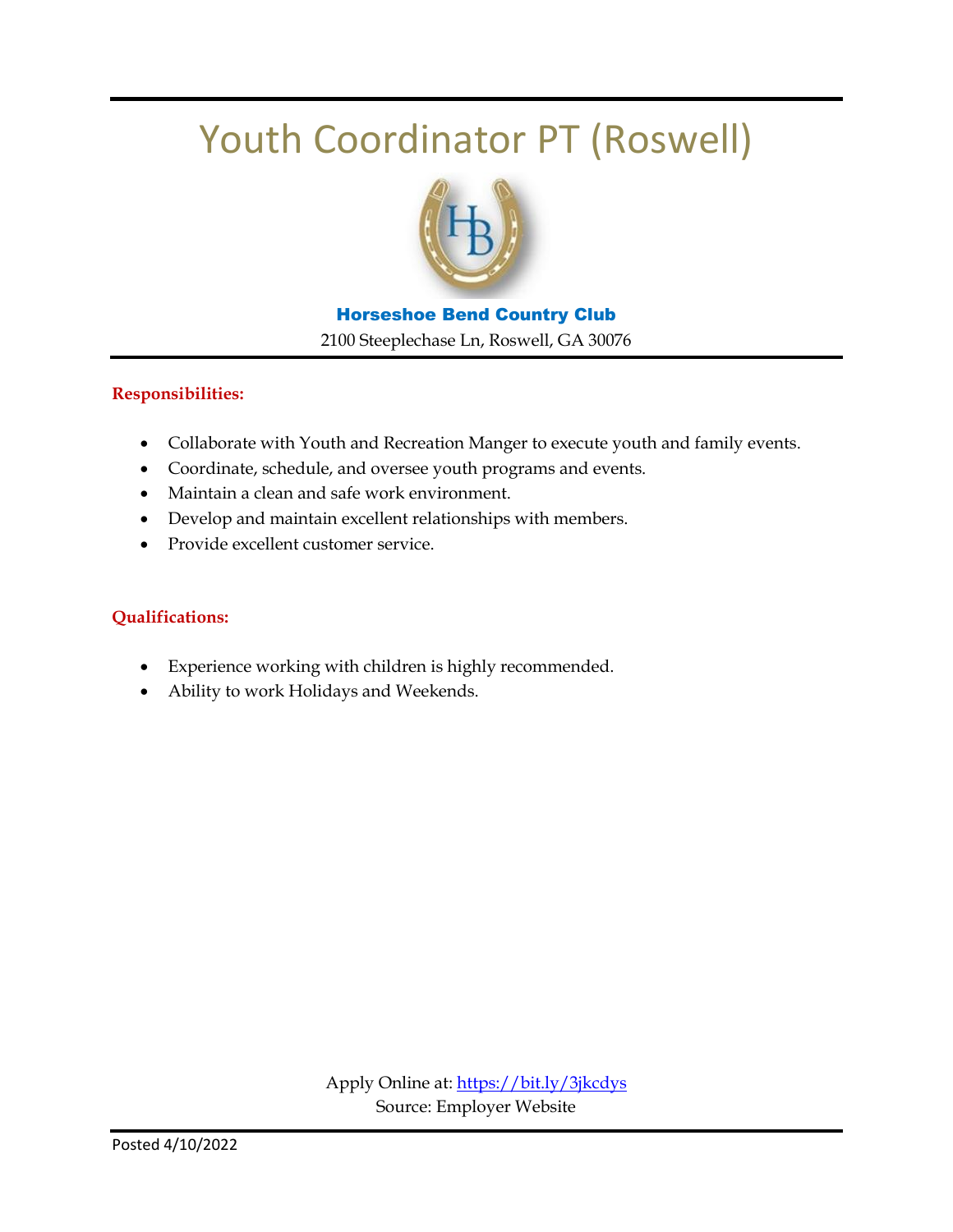# Administrator – Operations (Roswell)

### **Accu-Tech** 11350 Old Roswell Rd. Suite 100. Alpharetta, GA 30009

You will perform general administrative duties such as running various reports, maintaining customer information, and assisting with tasks to ensure the company is compliant.

- Data entry
- Basic accounting
- Support multiple operational functions including but not limited to: processing freight claims, non-ra credit processing, return to vendor entry, preparing international shipping documents
- Learn Operation's SOPs (Standard Operating Procedures) to help with field questions
- Help resolve internal discrepancies which may involve multiple departments
- Run various reports as needed

- High School degree or equivalent
- 1 year of operational or administrative experience preferred
- Excellent typing skill
- Customer service and inside sales experience preferred
- Demonstrated experience using MS Excel, Word, and Outlook required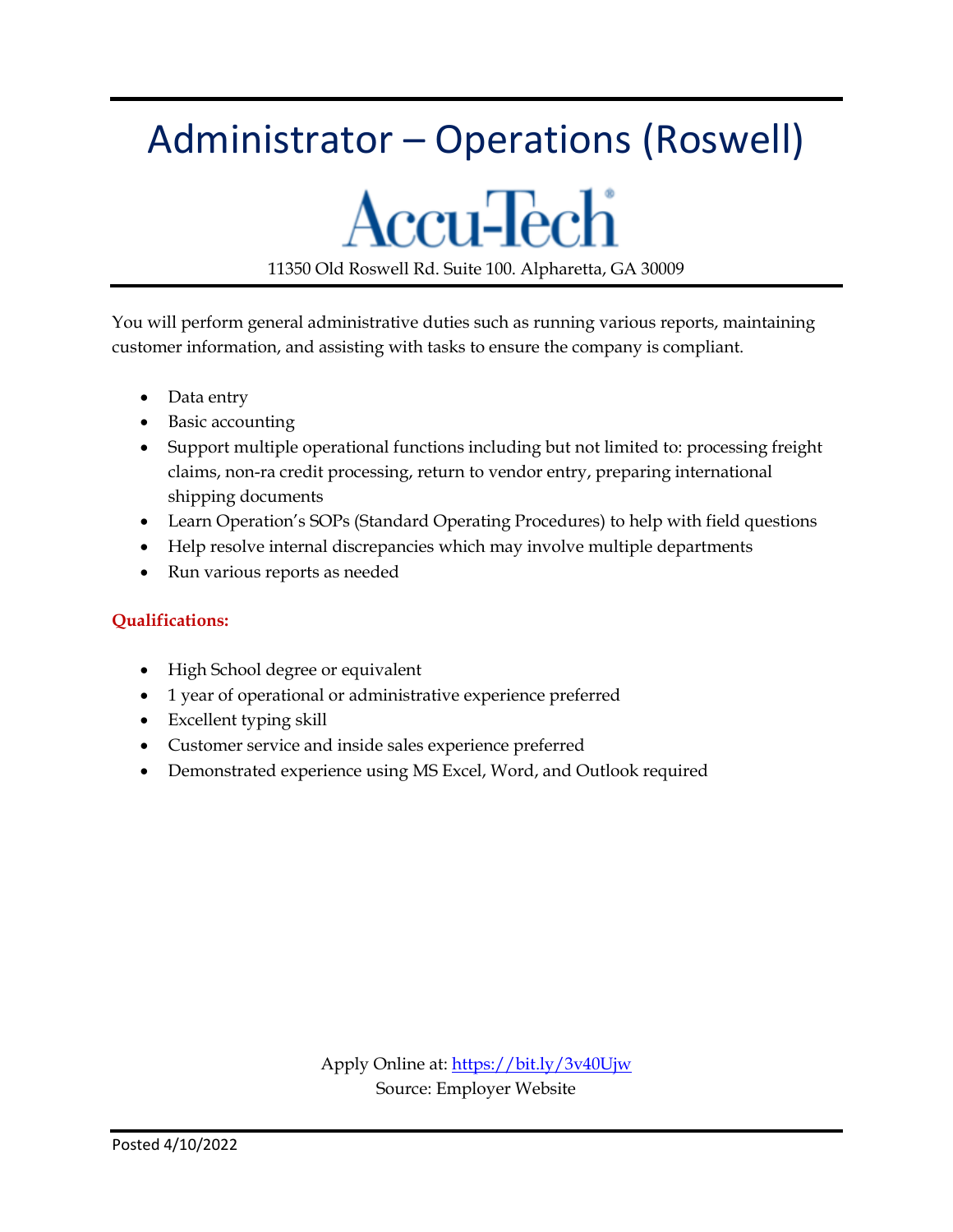# Data Entry Coordinator II (Alpharetta)  $\alpha_{\rm constant}^{\rm Boston}$



Advancing science for life<sup>w</sup>

11390 Old Roswell Rd, Alpharetta, GA 30009

The Pathology Data Entry Specialist II accurately inputs patient information into a comprehensive report format. Including diligently seeking erroneous or inconsistent information, then verifying and correcting the inaccurate information.

- Register patient demographics and specimen samples in the LIS (Laboratory Information System)
- Gather data to identify areas of improvement
- Understands and performs basic quality control protocols
- Establish and maintain strong relationships internally and externally to achieve high quality patient care

- High school diploma or equivalent.
- Typing 50 WPM
- General knowledge of medical terminology (gastrointestinal pathology/general pathology/cytology/anatomy and physiology), preferred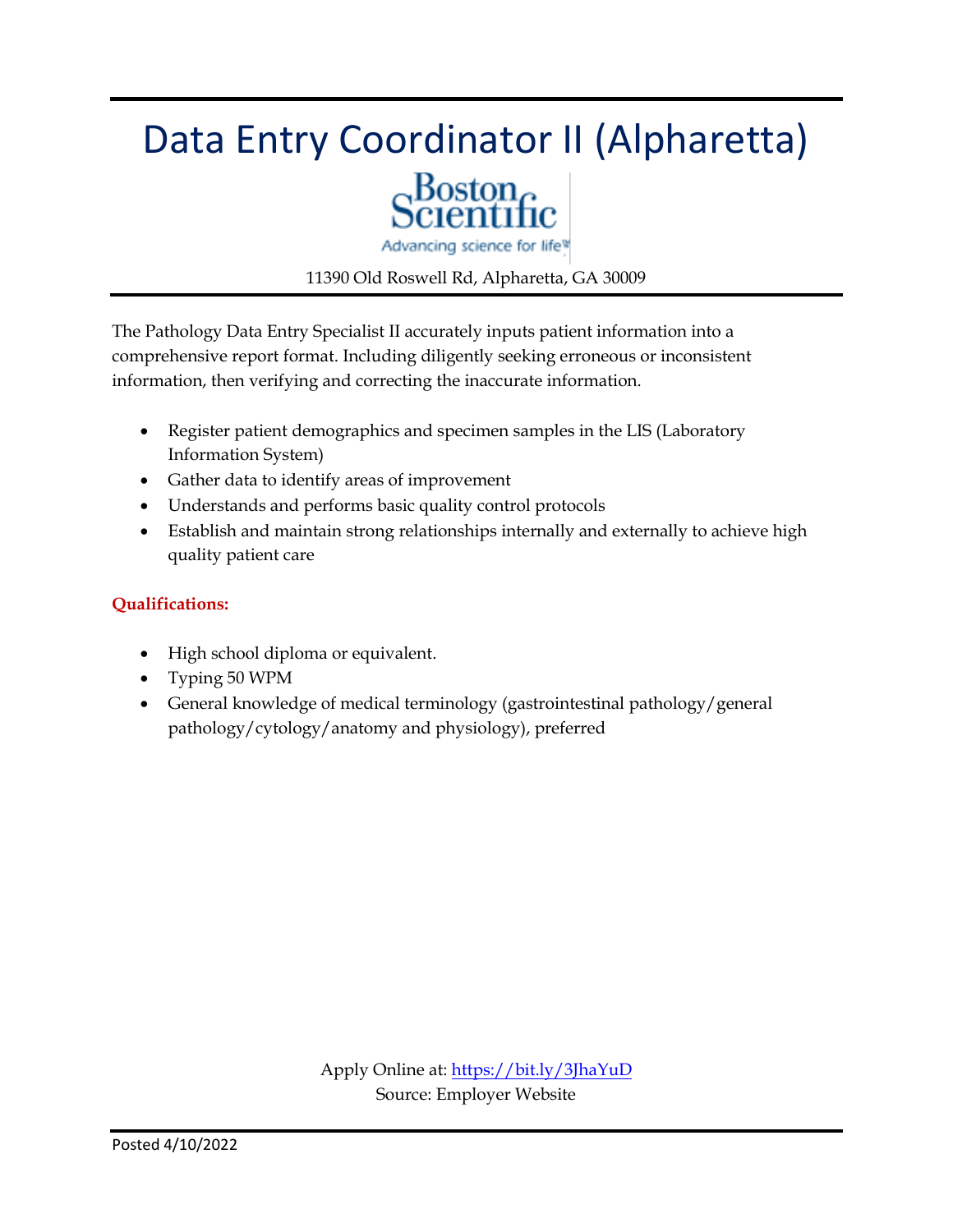# Office Assistant / Customer Service Representative (Roswell)



a neighborly company 995 Mansell Rd Suite D, Roswell, GA 30076

#### **Responsibilities:**

- Receive incoming calls in professional and courteous manner
- Learning jobs/services and pricing them over the phone
- Customer and job data entry
- Prioritize and coordinate the scheduling of services
- Coordinate delays in schedule with customers and service technicians
- Speak with customers about additional services

#### **Qualifications:**

- Strong data entry skills
- Prior experience for a home service provider is a plus

Monday – Friday 8am – 5pm

\$12 - \$15 per hour

Apply Online at:<https://bit.ly/3LI5sTi> Source: Employer Website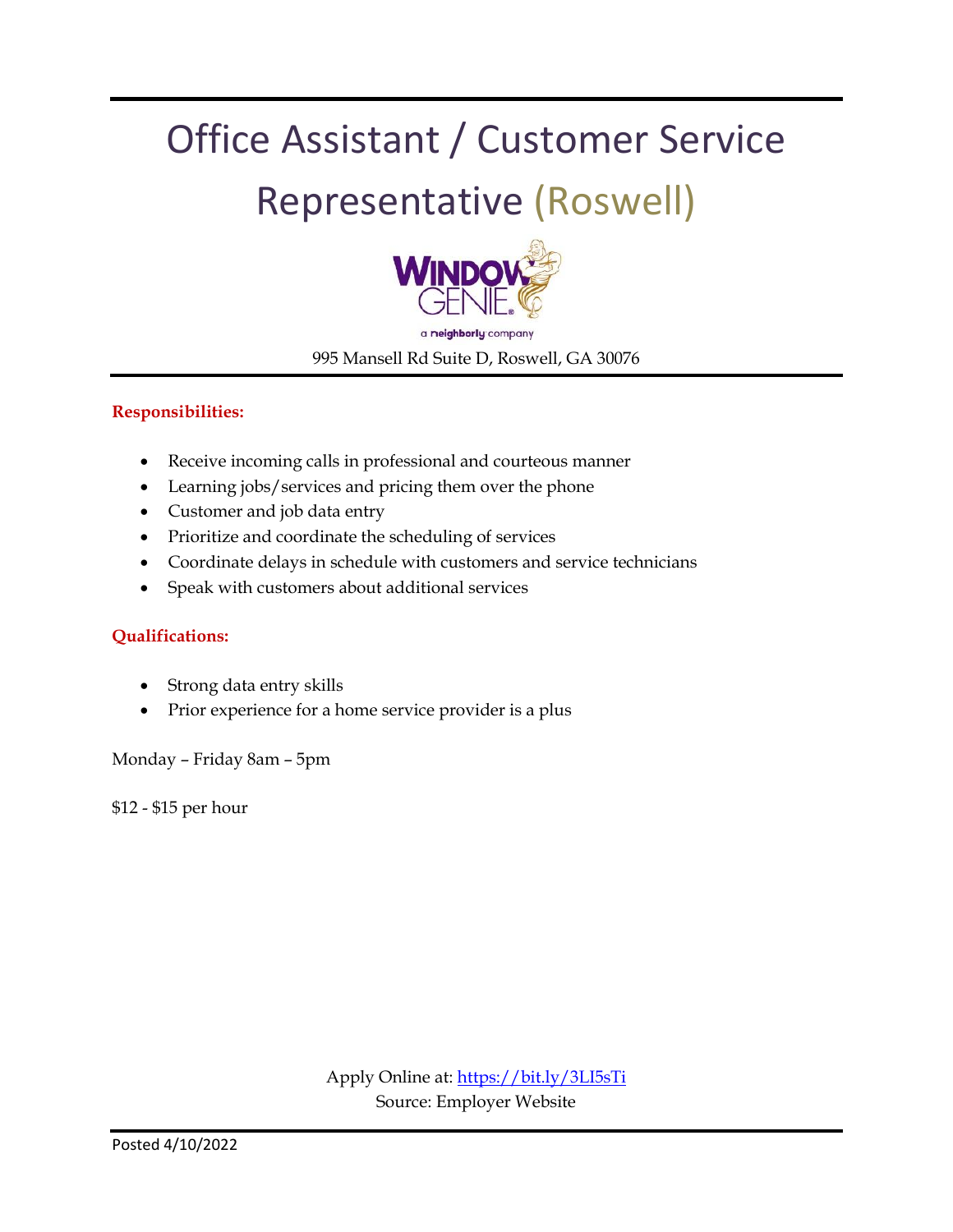# Customer Service Rep (Roswell)



1035 Mansell Rd Ste 100, Roswell, GA 30076

The Auto Club Group is seeking prospective Member Representative I's who can promote ACG product and services, promote customer satisfaction, and participate in office events to help generate revenue by improving member awareness of products.

- Provide support services to members including greeting, servicing and selling travel and membership products (car, hotel, basic tour packages, etc.), generating leads, updating members on travel and insurance specials and providing travel information including triptiks, tour books, maps, etc.
- Respond to customer inquiries and refers to senior staff or agent when appropriate.
- Provide cashiering services to members including taking insurance payments (installment, lapse or reinstatement), travel and membership payments, sale of tickets and travel money products, processing remittance/depository transfers and balancing cash drawer.
- Receive and resolves member/customer complaints and seeks assistance from management in complaint resolution when appropriate.
- Provide administrative support to the travel and/or insurance sales staff during peak periods.

#### **Qualifications:**

- Successful completion of Customer Service, Club, Travel and Payment Processing training within 6 months of hire
- Experience working in a customer focused environment
- Word software application

Apply Online at[: https://bit.ly/35TKTUX](https://bit.ly/35TKTUX) Source: Employer Website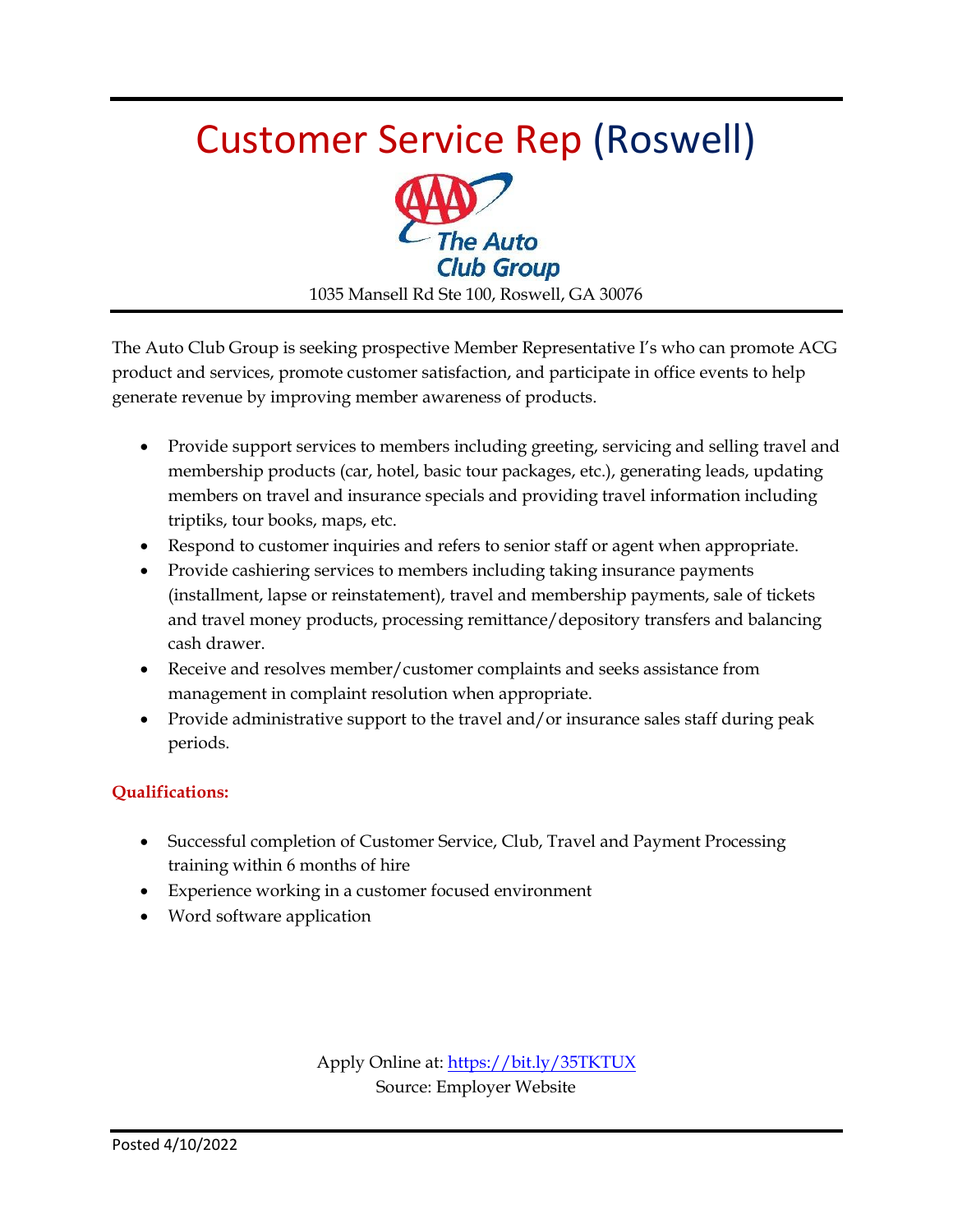### Front Desk Receptionist (Alpharetta)

# **BODY PROS<br>PHYSICAL THERAPY**

1750 Founders Pkwy # 126, Alpharetta, GA 30009

#### **Qualifications:**

Customer service: 1 year (Preferred)

\$13 - \$18 an hour

Apply Online at:<https://indeedhi.re/3LSTPsK> Source: Indeed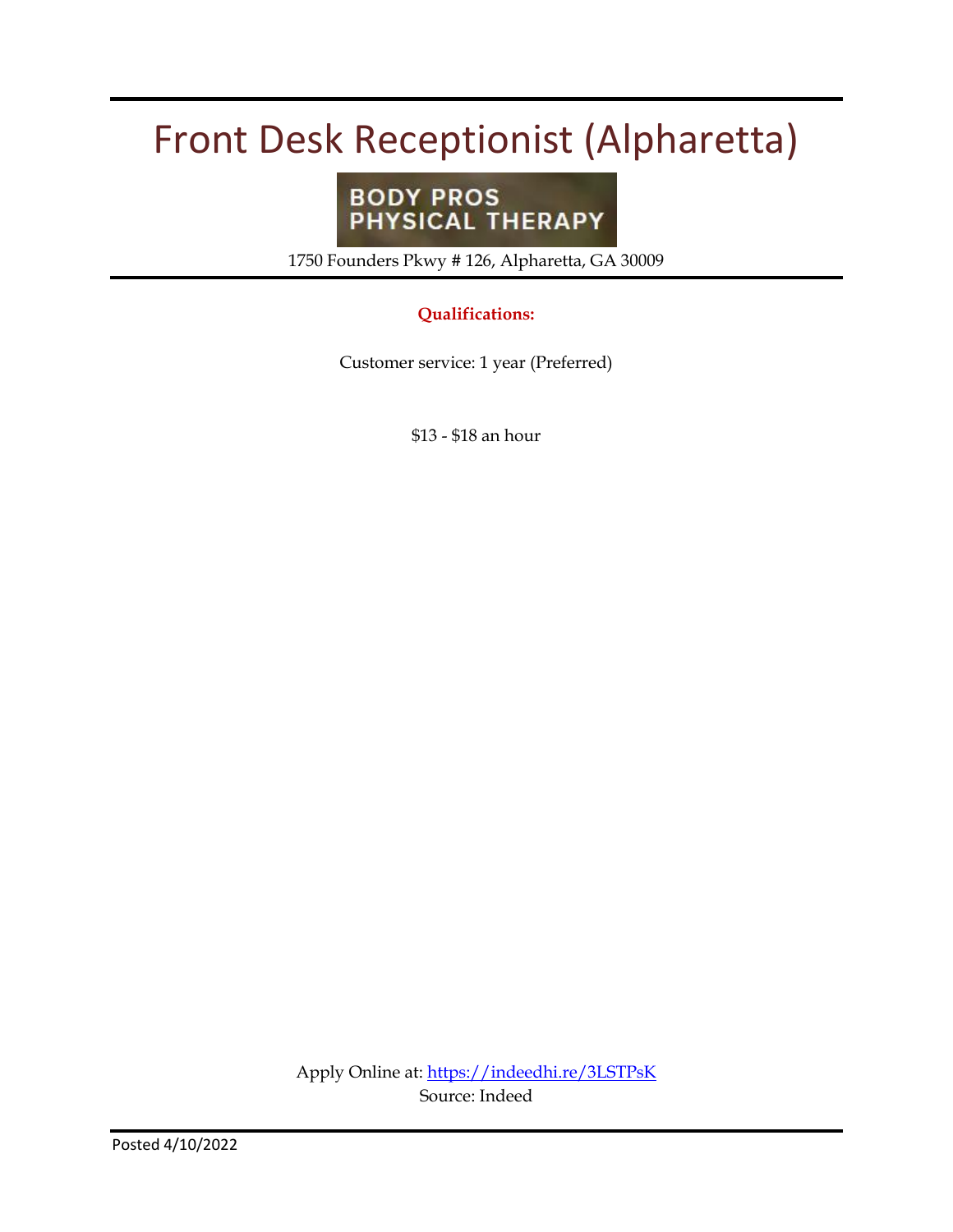### Administrative Assistant

# (Peachtree Corners) **McLarens**

3720 Davinci Ct suite 200, Peachtree Corners, GA 30092

Handle clerical and administrative duties such as generating reports and communicating via phone and email and provide exceptional customer service to our internal and external customers.

- High School diploma or equivalent
- Minimum of 5+ years' office experience
- Experience working in Administrative Assistant role or equivalent position
- Strong knowledge of MS Excel, MS Word, PowerPoint, Adobe, Outlook, and Teams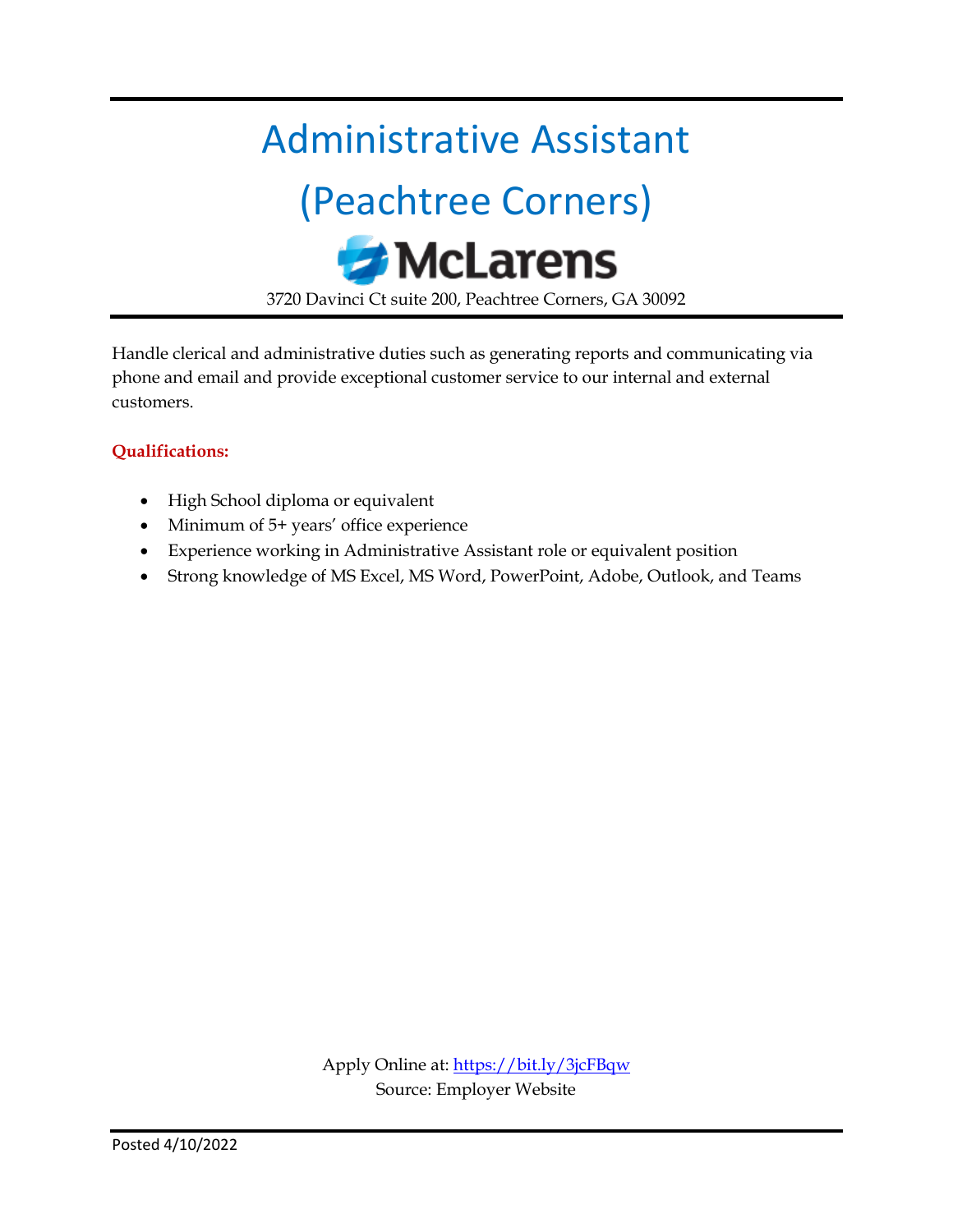# Customer Care Representative

# (Buckhead)



3350 Peachtree Rd, Atlanta, GA 30326

#### **Responsibilities:**

- Responds to internal and external customer questions via telephone and written correspondence regarding insurance benefits, provider contracts, eligibility, and claims.
- Analyzes problems and provides information/solutions.
- Operates a PC/image station to obtain and extract information, documents information, activities and changes in the database.
- Thoroughly documents inquiry outcomes for accurate tracking and analysis.
- Develops and maintains positive customer relations and coordinates with various functions within the company to ensure customer requests and questions are handled appropriately and in a timely manner.
- Researches and analyzes data to address operational challenges and customer service issues.
- Provides external and internal customers with requested information.
- Under immediate supervision, receives and places follow-up telephone calls / e-mails to answer customer questions that are routine in nature.
- Uses computerized systems for tracking, information gathering and troubleshooting.
- Outbound calls are conducted in the ZipDrug business area.

#### **Qualifications:**

 Requires a HS diploma or equivalent and previous experience in an automated customer service environment; or any combination of education and experience which would provide an equivalent background.

> Apply Online at:<https://bit.ly/3ulHpnq> Source: Indeed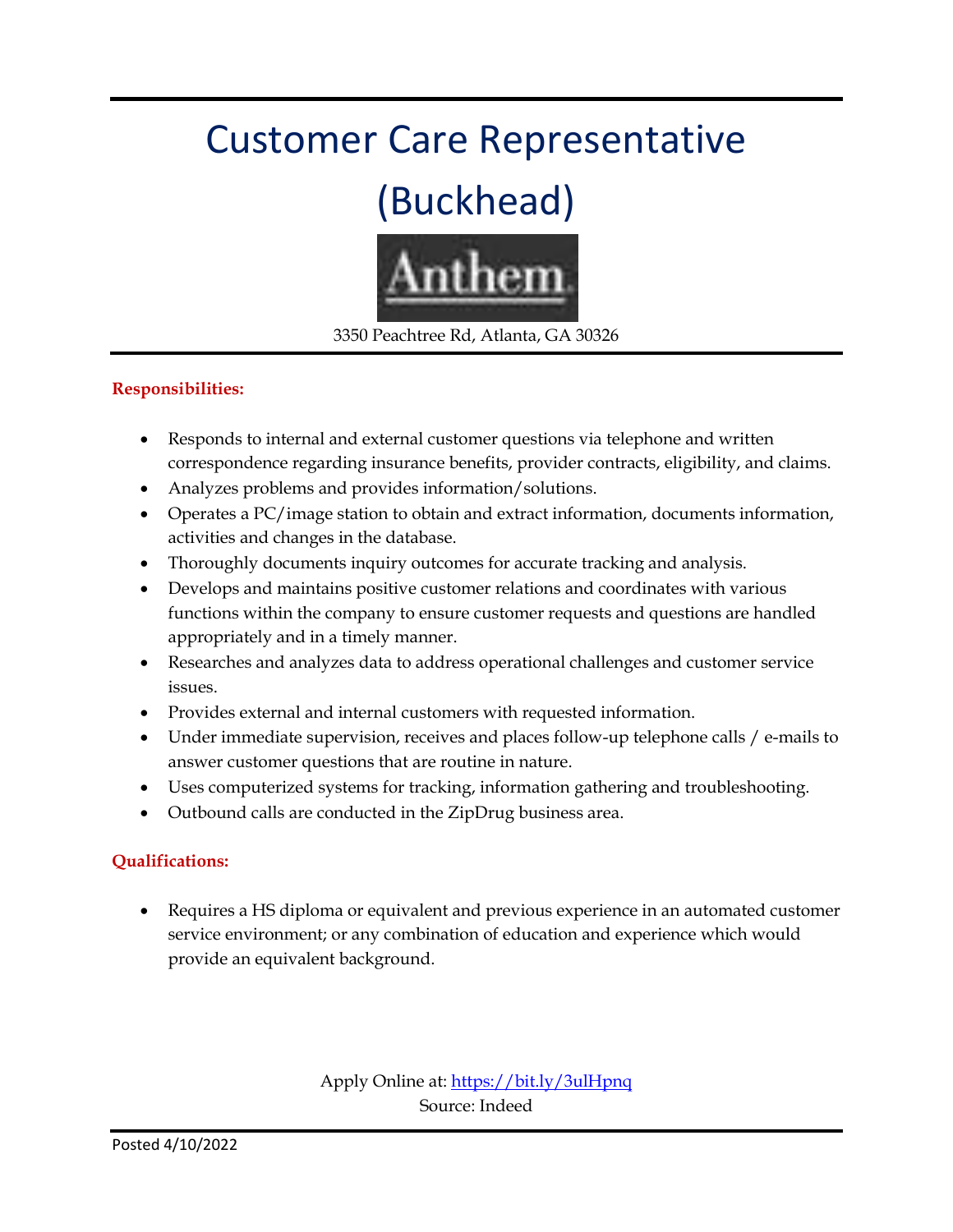# Concierge/Receptionist PT Sunday (Buckhead)



Greet, screen, and direct all visitors and residents; answer and direct incoming phone calls; miscellaneous typing.

- High school diploma or equivalent
- Basic computer skills must be proficient in Microsoft products (primarily Word, Excel, & Outlook)
- Experience in upscale, service-oriented position, preferably with seniors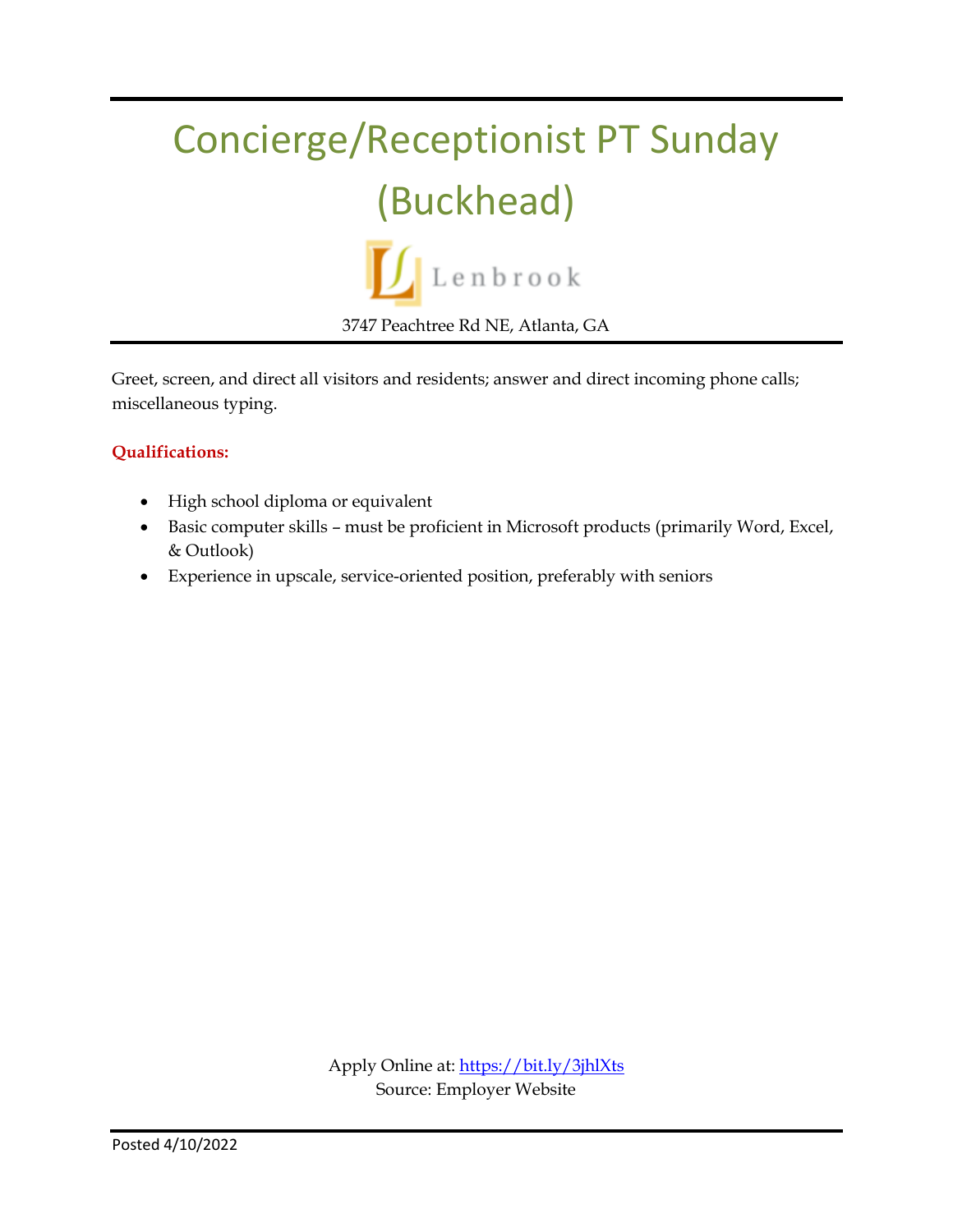# Test Scorer – Temporary (Alpharetta / Remote) **DATA RECOGNITION** CORPORATION

Data Recognition Corporation is a national leader in educational testing and we are seeking temporary Test Scorers to assist us in our busy assessment season. You will be scoring standardized tests that students take to comply with Common Core State Standards. These tests are administered to elementary through high school grades in the subjects of reading, writing and math.

#### **Qualifications:**

• Four year degree

Monday - Friday 8:30 am - 4:00 pm

\$18 an hour

Apply Online at:<https://indeedhi.re/3rer1Ds> Source: Indeed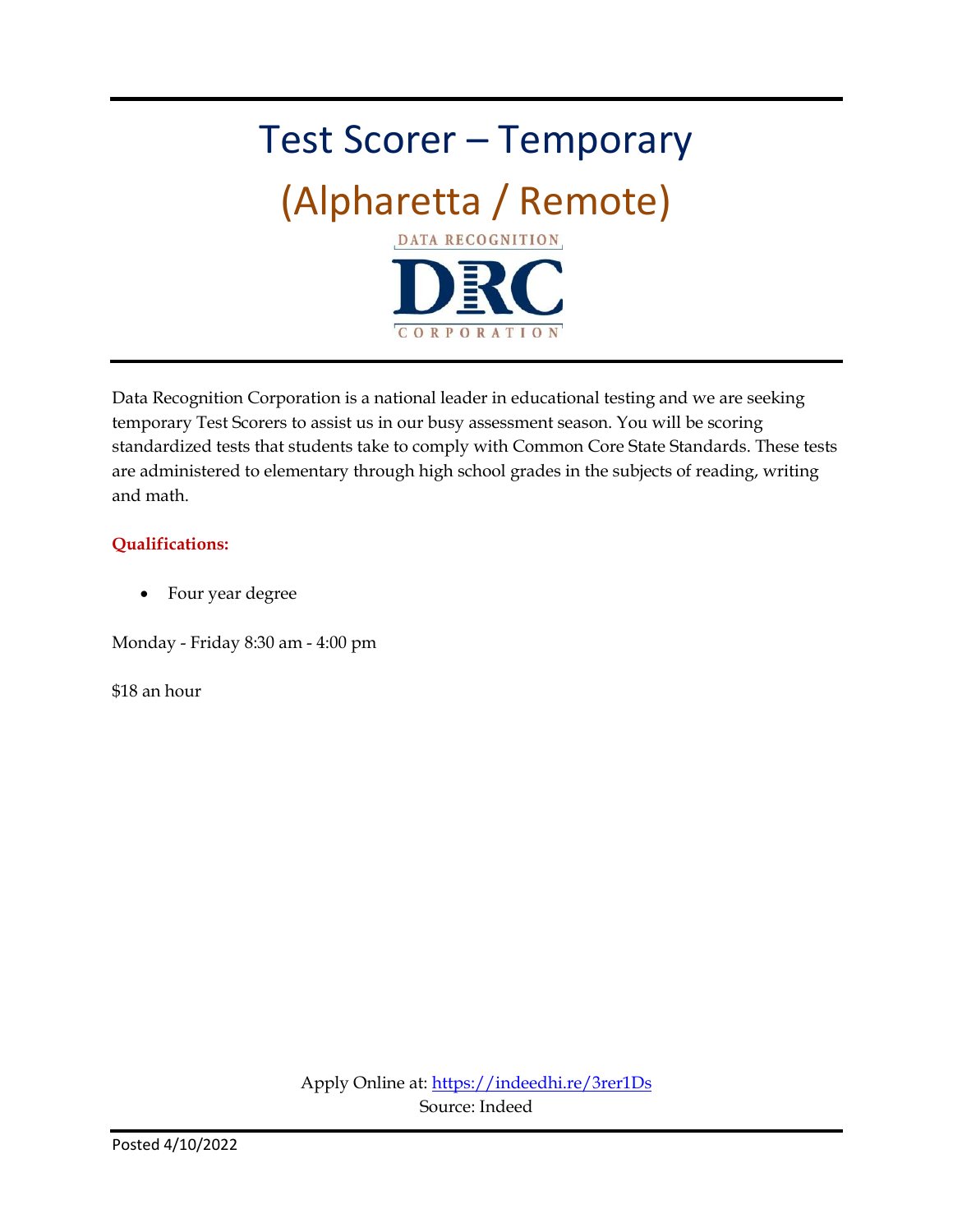### Marketing and Outreach Coordinator

### (Roswell)



Responsible for the planning, development and implementation of all of the organization's marketing, communications and public relations activities. This includes the development activities that increase donor awareness and engagement, digital communications, and the recruiting, training and coordinating of volunteers.

- Manage marketing and communications including print, digital, social media, and website, monitoring analytics to enhance outreach
- Write, update, edit and oversee production and design of printed materials.
- Create and produce videos to raise awareness about programs
- Write testimonials and blog/news stories for website and social media.
- Manage and execute email communications program
- Provide event support and serve as a representative of GTF at events as needed.
- Cultivate and sustain relationships with community stakeholders to support programs and fundraising.
- Enhance GTF's community presence, relationships, and reach by attending events and community meetings and building relationships with mass media influencers.
- Recruit, schedule, train and manage all volunteers.

#### **Qualifications:**

- Bachelor's degree in Marketing, Communications or related field.
- Experience with various types of software, including MS office, Constant Contact, and Adobe Creative Suite. Raiser's Edge knowledge is a plus.
- Experience with social media platforms.

Work in-office (Roswell, GA) on Tuesdays and Thursdays, and work remotely on Monday, Wednesday and Friday.

> Apply Online at:<https://bit.ly/37usn5K> Source: Workforgood.org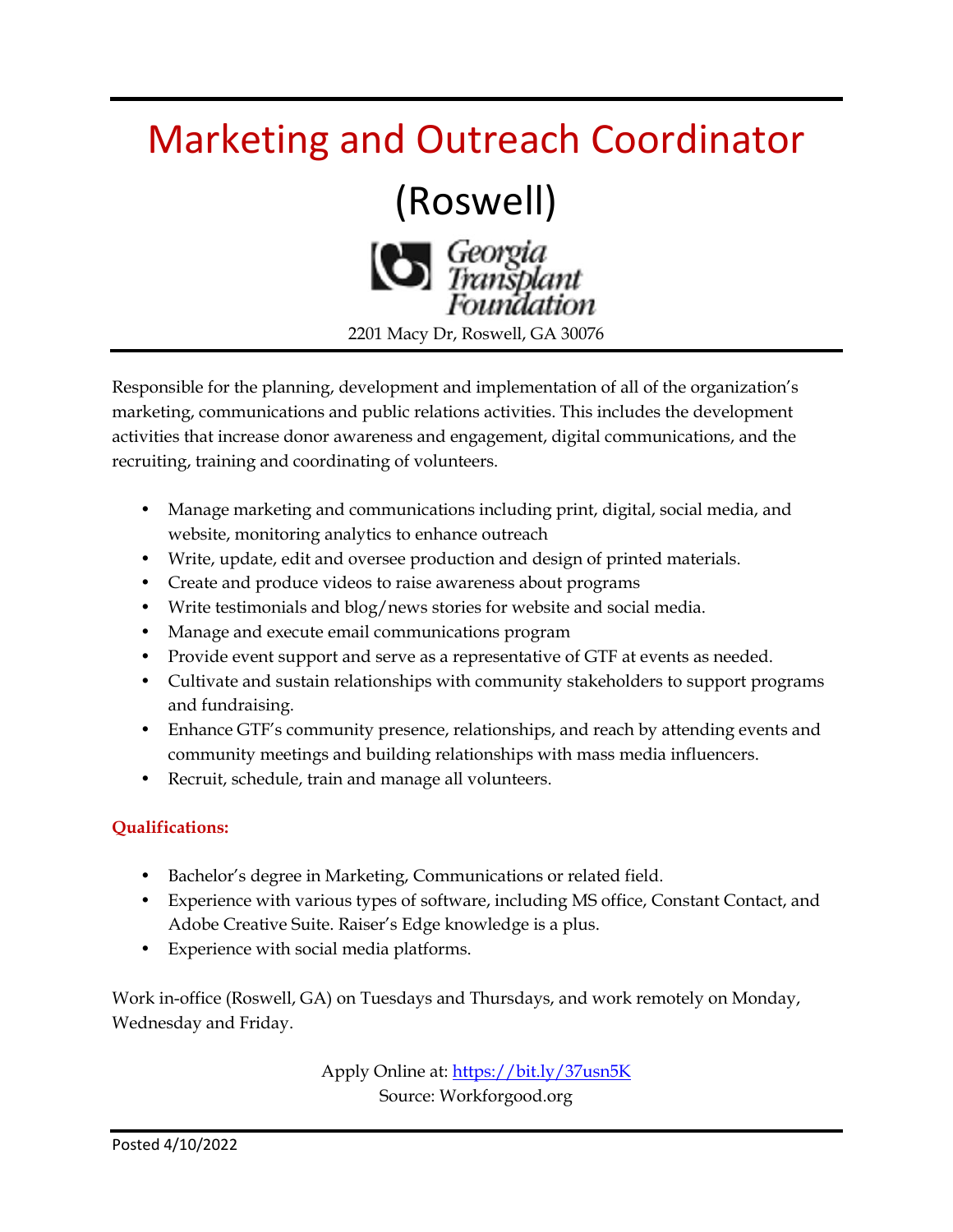### Executive Assistant to CEO (Roswell)

CCURTINTEAM

REALTY<br>CONSULTANTS

695 Mansell Rd #120, Roswell, GA 30076

#### **Responsibilities:**

- Calendar management/appointment confirmation
- Assist with Marketing and Team Events as needed
- Drive operations initiatives when CEO is traveling and away from the office
- Contractor quotes and oversees repairs for investment properties
- Visual inspections as needed
- Voice mail and email hourly, the first point of contact for repair requests
- Managing the household, including coordination of vendors, contractors, managing maintenance, collecting quotes
- Working with professional vendors: attorneys, financial planners, bankers, CPA, etc.
- Running errands, following up on whatever is needed as might be necessary at times

#### **Qualifications:**

Must have experience with this type of role

\$42,000 - \$57,000 a year

Apply Online at:<https://bit.ly/3rf9St4> Source: Employer Website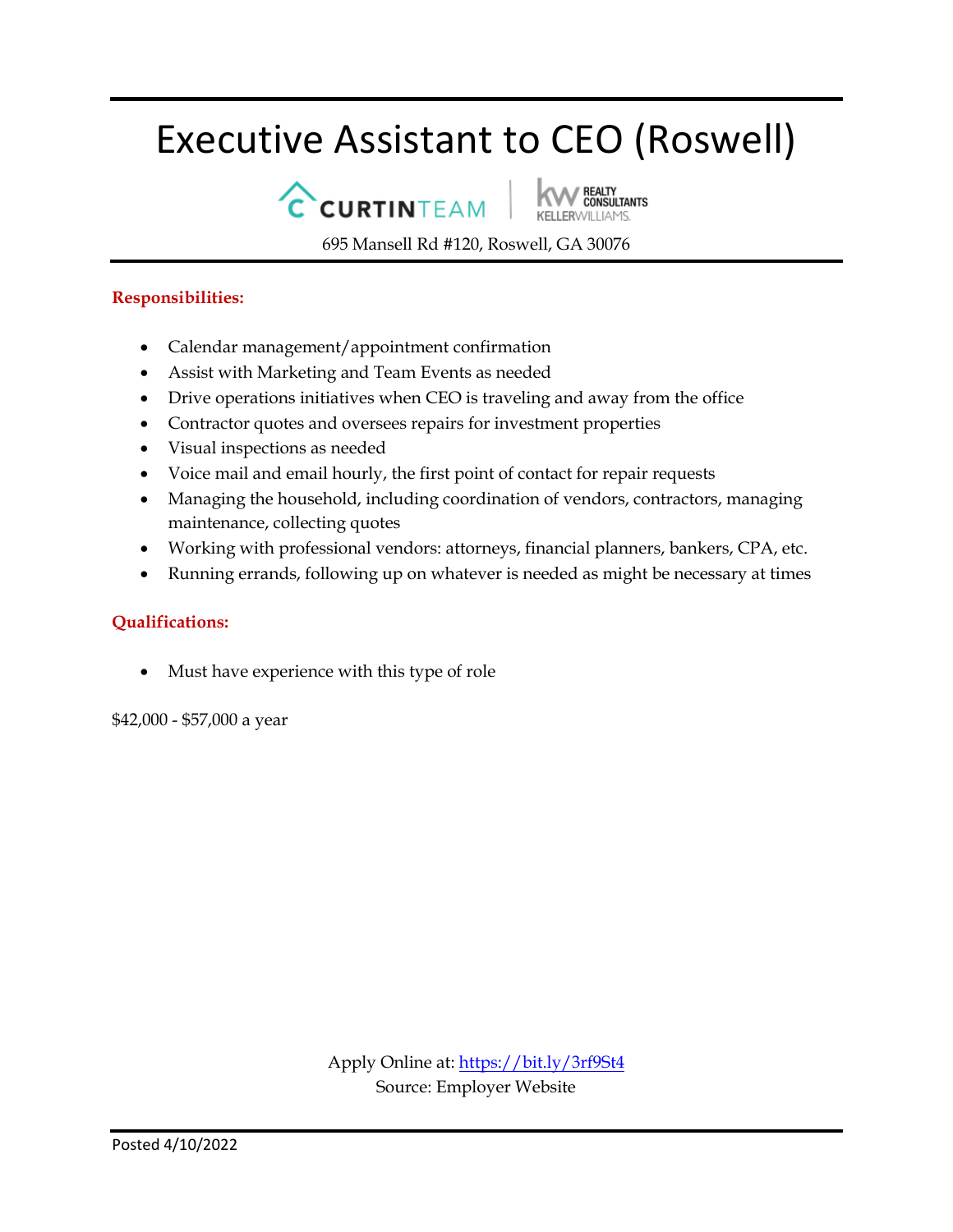# PT Customer Service / Front Desk Receptionist (Alpharetta)



5755 North Point Pkwy UNIT 31, Alpharetta, GA 30022

#### **Responsibilities:**

- Warmly greeting and checking in patients and escorting them to treatment rooms.
- Answer incoming telephone calls/messages/email.
- Schedule initial/follow up appointments for patients, both in person and on the phone.
- Ensure new patients have completed new patient paperwork and all forms have appropriate waivers signed.
- Organize and monitor daily schedules.
- Maintain timely patient flow.
- Keep inventory and place supply orders.
- Maintaining office space and treatment rooms clean and welcoming.
- Plan and schedule social media content platforms (Facebook, Twitter, Instagram, Google Business, LinkedIn).

#### **Qualifications:**

- Prior office skills are a plus.
- Basic knowledge on Google docs and spreadsheets.
- Experience in working in people / patient centered small businesses.
- Ability to use Canva to design social media graphics.

\$14 - \$18 an hour

Apply Online at:<https://indeedhi.re/3jdCcrl> Source: Indeed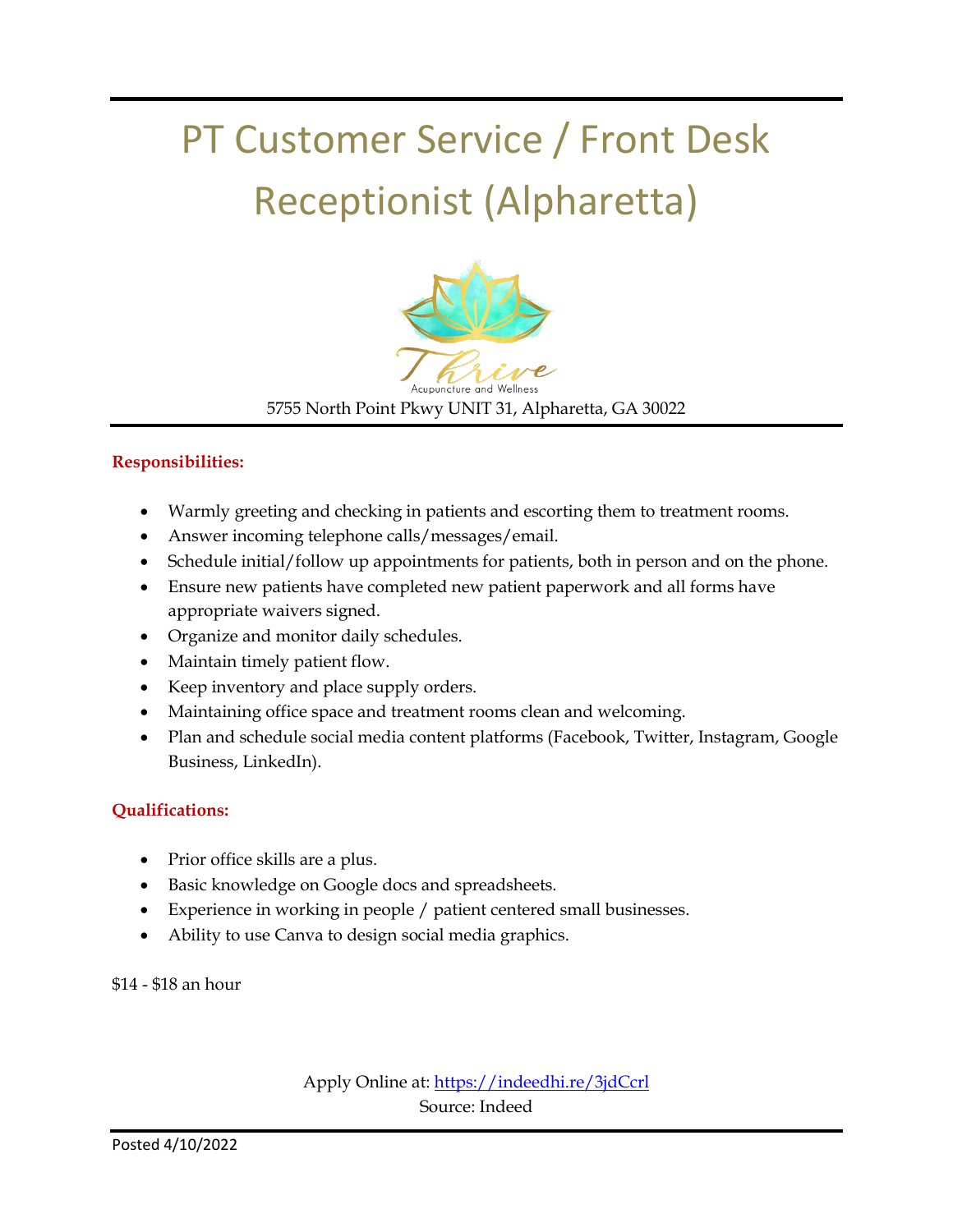# Food Service, Housekeeping, & Other Now Hiring – Week of 4/10/22

**Linen Attendant (Sandy Springs) \$13.25 an hour** Novo Health Services / Scottish Rite, 1001 Johnson Ferry Rd NE, Atlanta, GA 30342 <https://indeedhi.re/3r8UIFL>

**Culinary Assistant (Dunwoody)** First Baptist Church Atlanta / 4400 N Peachtree Rd, Atlanta, GA 30338 <https://bit.ly/3josIdc>

> **Refuse Collector (Roswell) \$15.00 - \$16.56 an hour** City of Roswell <https://indeedhi.re/3LP9EAX>

**Valet 3pm-11pm (Buckhead) \$12 an hour**

AAA Parking / Intercontinental Buckhead, 3315 Peachtree Rd NE, Atlanta, GA 30326 <https://indeedhi.re/3Kf1jpG>

> **Dishwasher (Sandy Springs)** Flower Child / 6400 Blue Stone Rd, Sandy Springs, GA 30328 <https://indeedhi.re/3r6YUG7>

**Stock Associate (Alpharetta) From \$15 an hour** Tommy Bahama / 6130 Avalon Blvd Suite 6030, Alpharetta, GA 30009 <https://indeedhi.re/3r6mUJv>

**Veggie Prep (Alpharetta) \$14 - \$17 an hour** Surcheros Fresh Mex / 91 S Main St, Alpharetta, GA 30009 <https://bit.ly/3uVSF9m>